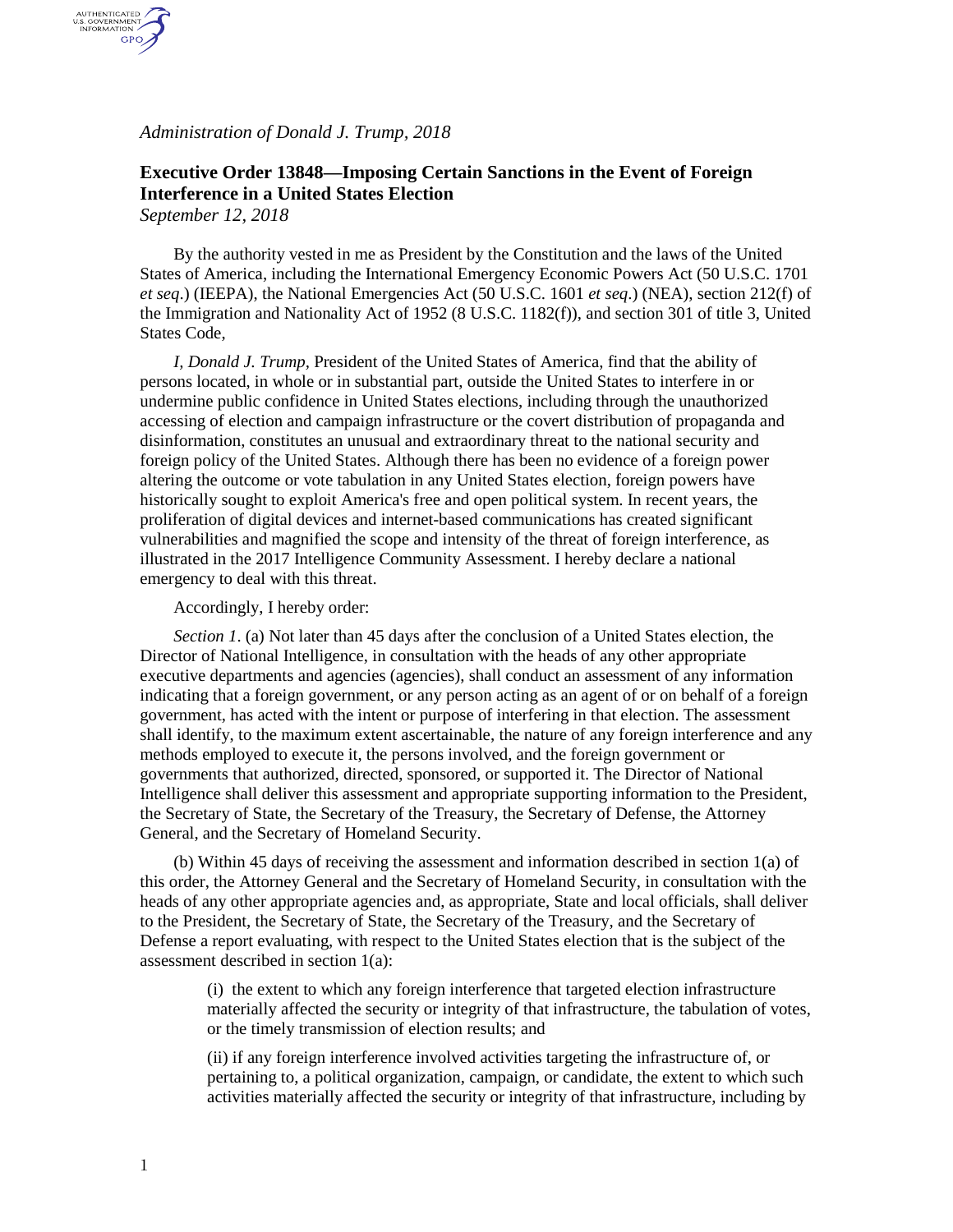unauthorized access to, disclosure or threatened disclosure of, or alteration or falsification of, information or data.

The report shall identify any material issues of fact with respect to these matters that the Attorney General and the Secretary of Homeland Security are unable to evaluate or reach agreement on at the time the report is submitted. The report shall also include updates and recommendations, when appropriate, regarding remedial actions to be taken by the United States Government, other than the sanctions described in sections 2 and 3 of this order.

(c) Heads of all relevant agencies shall transmit to the Director of National Intelligence any information relevant to the execution of the Director's duties pursuant to this order, as appropriate and consistent with applicable law. If relevant information emerges after the submission of the report mandated by section  $1(a)$  of this order, the Director, in consultation with the heads of any other appropriate agencies, shall amend the report, as appropriate, and the Attorney General and the Secretary of Homeland Security shall amend the report required by section 1(b), as appropriate.

(d) Nothing in this order shall prevent the head of any agency or any other appropriate official from tendering to the President, at any time through an appropriate channel, any analysis, information, assessment, or evaluation of foreign interference in a United States election.

(e) If information indicating that foreign interference in a State, tribal, or local election within the United States has occurred is identified, it may be included, as appropriate, in the assessment mandated by section  $1(a)$  of this order or in the report mandated by section  $1(b)$  of this order, or submitted to the President in an independent report.

(f) Not later than 30 days following the date of this order, the Secretary of State, the Secretary of the Treasury, the Attorney General, the Secretary of Homeland Security, and the Director of National Intelligence shall develop a framework for the process that will be used to carry out their respective responsibilities pursuant to this order. The framework, which may be classified in whole or in part, shall focus on ensuring that agencies fulfill their responsibilities pursuant to this order in a manner that maintains methodological consistency; protects law enforcement or other sensitive information and intelligence sources and methods; maintains an appropriate separation between intelligence functions and policy and legal judgments; ensures that efforts to protect electoral processes and institutions are insulated from political bias; and respects the principles of free speech and open debate.

*Sec. 2*. (a) All property and interests in property that are in the United States, that hereafter come within the United States, or that are or hereafter come within the possession or control of any United States person of the following persons are blocked and may not be transferred, paid, exported, withdrawn, or otherwise dealt in: any foreign person determined by the Secretary of the Treasury, in consultation with the Secretary of State, the Attorney General, and the Secretary of Homeland Security:

(i) to have directly or indirectly engaged in, sponsored, concealed, or otherwise been complicit in foreign interference in a United States election;

(ii) to have materially assisted, sponsored, or provided financial, material, or technological support for, or goods or services to or in support of, any activity described in subsection (a)(i) of this section or any person whose property and interests in property are blocked pursuant to this order; or

(iii) to be owned or controlled by, or to have acted or purported to act for or on behalf of, directly or indirectly, any person whose property or interests in property are blocked pursuant to this order.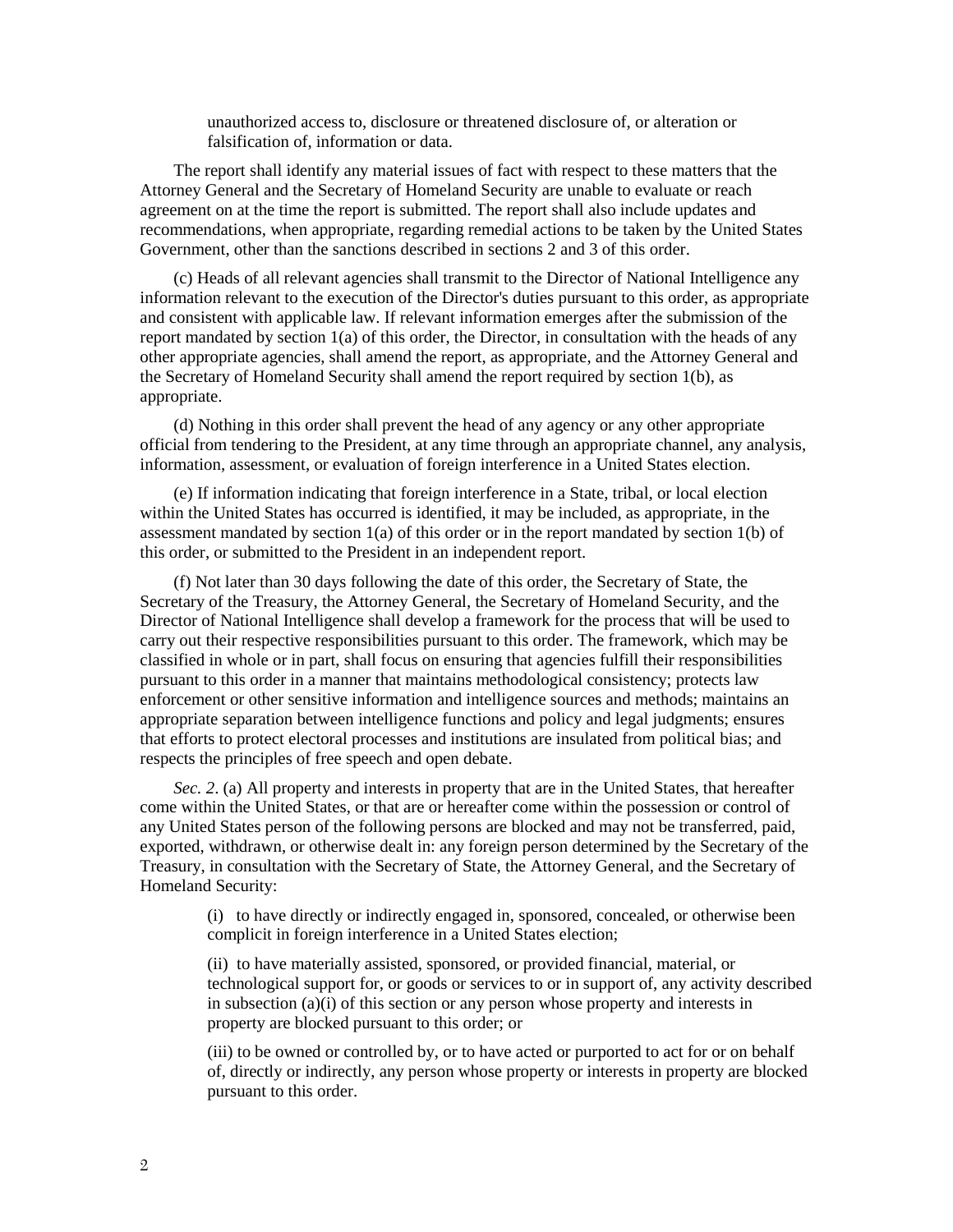(b) Executive Order 13694 of April 1, 2015, as amended by Executive Order 13757 of December 28, 2016, remains in effect. This order is not intended to, and does not, serve to limit the Secretary of the Treasury's discretion to exercise the authorities provided in Executive Order 13694. Where appropriate, the Secretary of the Treasury, in consultation with the Attorney General and the Secretary of State, may exercise the authorities described in Executive Order 13694 or other authorities in conjunction with the Secretary of the Treasury's exercise of authorities provided in this order.

(c) The prohibitions in subsection (a) of this section apply except to the extent provided by statutes, or in regulations, orders, directives, or licenses that may be issued pursuant to this order, and notwithstanding any contract entered into or any license or permit granted prior to the date of this order.

*Sec. 3*. Following the transmission of the assessment mandated by section 1(a) and the report mandated by section 1(b):

(a) the Secretary of the Treasury shall review the assessment mandated by section 1(a) and the report mandated by section 1(b), and, in consultation with the Secretary of State, the Attorney General, and the Secretary of Homeland Security, impose all appropriate sanctions pursuant to section 2(a) of this order and any appropriate sanctions described in section 2(b) of this order; and

(b) the Secretary of State and the Secretary of the Treasury, in consultation with the heads of other appropriate agencies, shall jointly prepare a recommendation for the President as to whether additional sanctions against foreign persons may be appropriate in response to the identified foreign interference and in light of the evaluation in the report mandated by section 1(b) of this order, including, as appropriate and consistent with applicable law, proposed sanctions with respect to the largest business entities licensed or domiciled in a country whose government authorized, directed, sponsored, or supported election interference, including at least one entity from each of the following sectors: financial services, defense, energy, technology, and transportation (or, if inapplicable to that country's largest business entities, sectors of comparable strategic significance to that foreign government). The recommendation shall include an assessment of the effect of the recommended sanctions on the economic and national security interests of the United States and its allies. Any recommended sanctions shall be appropriately calibrated to the scope of the foreign interference identified, and may include one or more of the following with respect to each targeted foreign person:

(i) blocking and prohibiting all transactions in a person's property and interests in property subject to United States jurisdiction;

(ii) export license restrictions under any statute or regulation that requires the prior review and approval of the United States Government as a condition for the export or re-export of goods or services;

(iii) prohibitions on United States financial institutions making loans or providing credit to a person;

(iv) restrictions on transactions in foreign exchange in which a person has any interest;

(v) prohibitions on transfers of credit or payments between financial institutions, or by, through, or to any financial institution, for the benefit of a person;

(vi) prohibitions on United States persons investing in or purchasing equity or debt of a person;

(vii) exclusion of a person's alien corporate officers from the United States;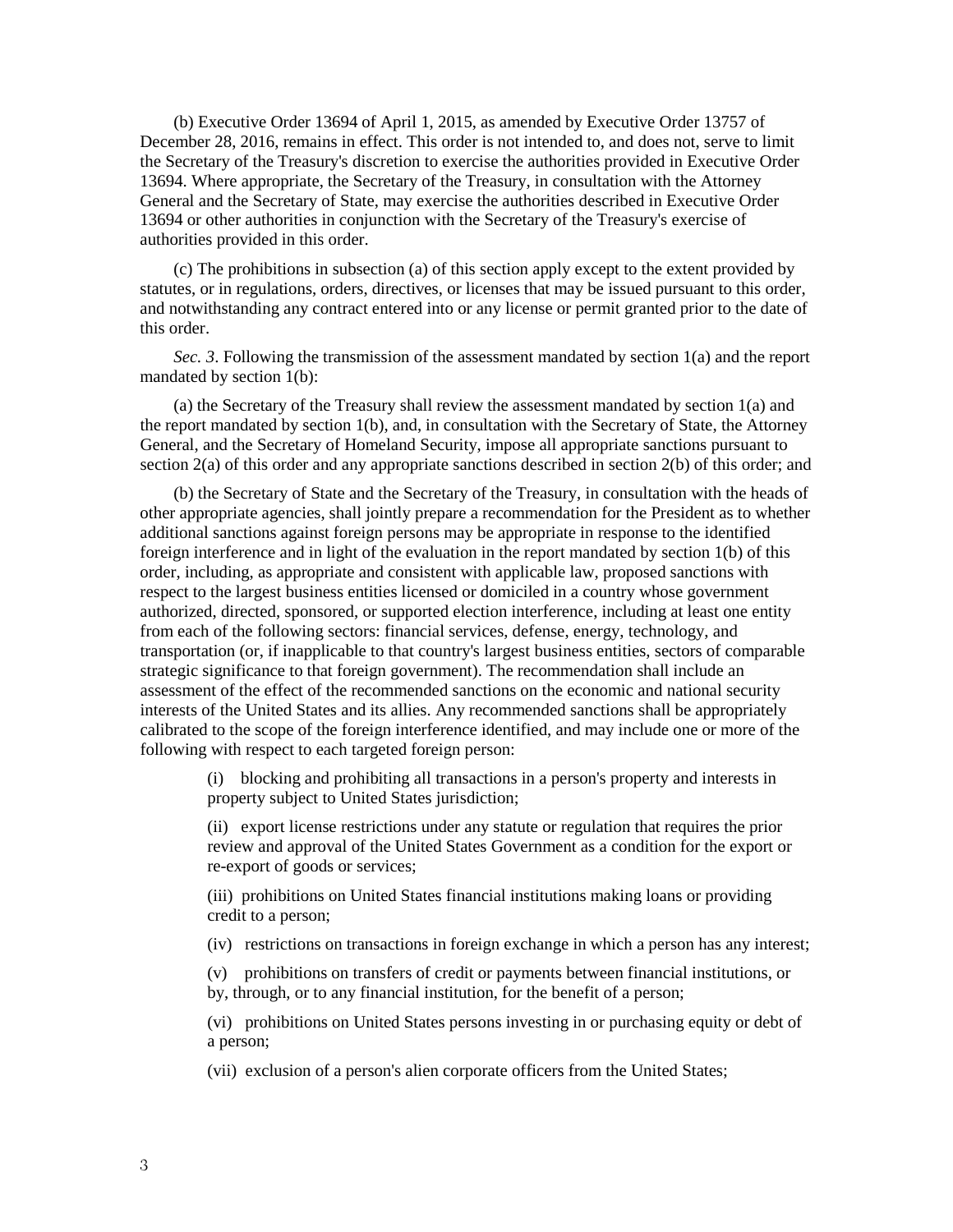(viii) imposition on a person's alien principal executive officers of any of the sanctions described in this section; or

(ix) any other measures authorized by law.

*Sec. 4*. I hereby determine that the making of donations of the type of articles specified in section 203(b)(2) of IEEPA (50 U.S.C. 1702(b)(2)) by, to, or for the benefit of any person whose property and interests in property are blocked pursuant to this order would seriously impair my ability to deal with the national emergency declared in this order, and I hereby prohibit such donations as provided by section 2 of this order.

*Sec. 5*. The prohibitions in section 2 of this order include the following:

(a) the making of any contribution or provision of funds, goods, or services by, to, or for the benefit of any person whose property and interests in property are blocked pursuant to this order; and

(b) the receipt of any contribution or provision of funds, goods, or services from any such person.

*Sec. 6*. I hereby find that the unrestricted immigrant and nonimmigrant entry into the United States of aliens whose property and interests in property are blocked pursuant to this order would be detrimental to the interests of the United States, and I hereby suspend entry into the United States, as immigrants or nonimmigrants, of such persons. Such persons shall be treated as persons covered by section 1 of Proclamation 8693 of July 24, 2011 (Suspension of Entry of Aliens Subject to United Nations Security Council Travel Bans and International Emergency Economic Powers Act Sanctions).

*Sec. 7.* (a) Any transaction that evades or avoids, has the purpose of evading or avoiding, causes a violation of, or attempts to violate any of the prohibitions set forth in this order is prohibited.

(b) Any conspiracy formed to violate any of the prohibitions set forth in this order is prohibited.

*Sec. 8*. For the purposes of this order:

(a) the term "person" means an individual or entity;

(b) the term "entity" means a partnership, association, trust, joint venture, corporation, group, subgroup, or other organization;

(c) the term "United States person" means any United States citizen, permanent resident alien, entity organized under the laws of the United States or any jurisdiction within the United States (including foreign branches), or any person (including a foreign person) in the United States;

(d) the term "election infrastructure" means information and communications technology and systems used by or on behalf of the Federal Government or a State or local government in managing the election process, including voter registration databases, voting machines, voting tabulation equipment, and equipment for the secure transmission of election results;

(e) the term "United States election" means any election for Federal office held on, or after, the date of this order;

(f) the term "foreign interference," with respect to an election, includes any covert, fraudulent, deceptive, or unlawful actions or attempted actions of a foreign government, or of any person acting as an agent of or on behalf of a foreign government, undertaken with the purpose or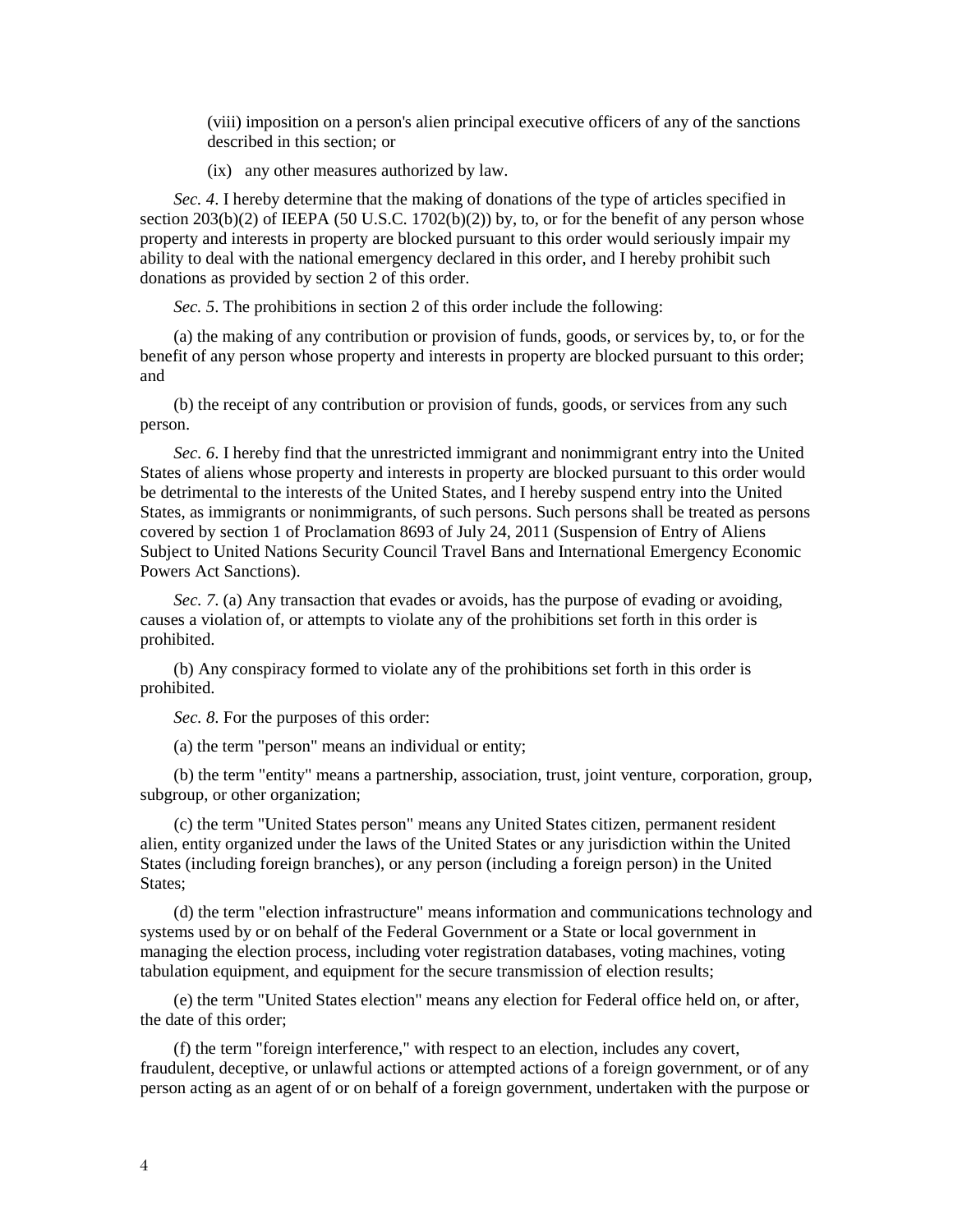effect of influencing, undermining confidence in, or altering the result or reported result of, the election, or undermining public confidence in election processes or institutions;

(g) the term "foreign government" means any national, state, provincial, or other governing authority, any political party, or any official of any governing authority or political party, in each case of a country other than the United States;

(h) the term "covert," with respect to an action or attempted action, means characterized by an intent or apparent intent that the role of a foreign government will not be apparent or acknowledged publicly; and

(i) the term "State" means the several States or any of the territories, dependencies, or possessions of the United States.

*Sec. 9*. For those persons whose property and interests in property are blocked pursuant to this order who might have a constitutional presence in the United States, I find that because of the ability to transfer funds or other assets instantaneously, prior notice to such persons of measures to be taken pursuant to this order would render those measures ineffectual. I therefore determine that for these measures to be effective in addressing the national emergency declared in this order, there need be no prior notice of a listing or determination made pursuant to section 2 of this order.

*Sec. 10*. Nothing in this order shall prohibit transactions for the conduct of the official business of the United States Government by employees, grantees, or contractors thereof.

*Sec. 11*. The Secretary of the Treasury, in consultation with the Attorney General and the Secretary of State, is hereby authorized to take such actions, including the promulgation of rules and regulations, and to employ all powers granted to the President by IEEPA as may be necessary to carry out the purposes of this order. The Secretary of the Treasury may re-delegate any of these functions to other officers within the Department of the Treasury consistent with applicable law. All agencies of the United States Government are hereby directed to take all appropriate measures within their authority to carry out the provisions of this order.

*Sec. 12*. The Secretary of the Treasury, in consultation with the Attorney General and the Secretary of State, is hereby authorized to submit the recurring and final reports to the Congress on the national emergency declared in this order, consistent with section 401(c) of the NEA (50 U.S.C. 1641(c)) and section 204(c) of IEEPA (50 U.S.C. 1703(c)).

*Sec. 13*. This order shall be implemented consistent with 50 U.S.C. 1702(b)(1) and (3).

*Sec. 14*. (a) Nothing in this order shall be construed to impair or otherwise affect:

(i) the authority granted by law to an executive department or agency, or the head thereof; or

(ii) the functions of the Director of the Office of Management and Budget relating to budgetary, administrative, or legislative proposals.

(b) This order shall be implemented consistent with applicable law and subject to the availability of appropriations.

(c) This order is not intended to, and does not, create any right or benefit, substantive or procedural, enforceable at law or in equity by any party against the United States, its departments, agencies, or entities, its officers, employees, or agents, or any other person.

DONALD **J. TRUMP** 

The White House, September 12, 2018.